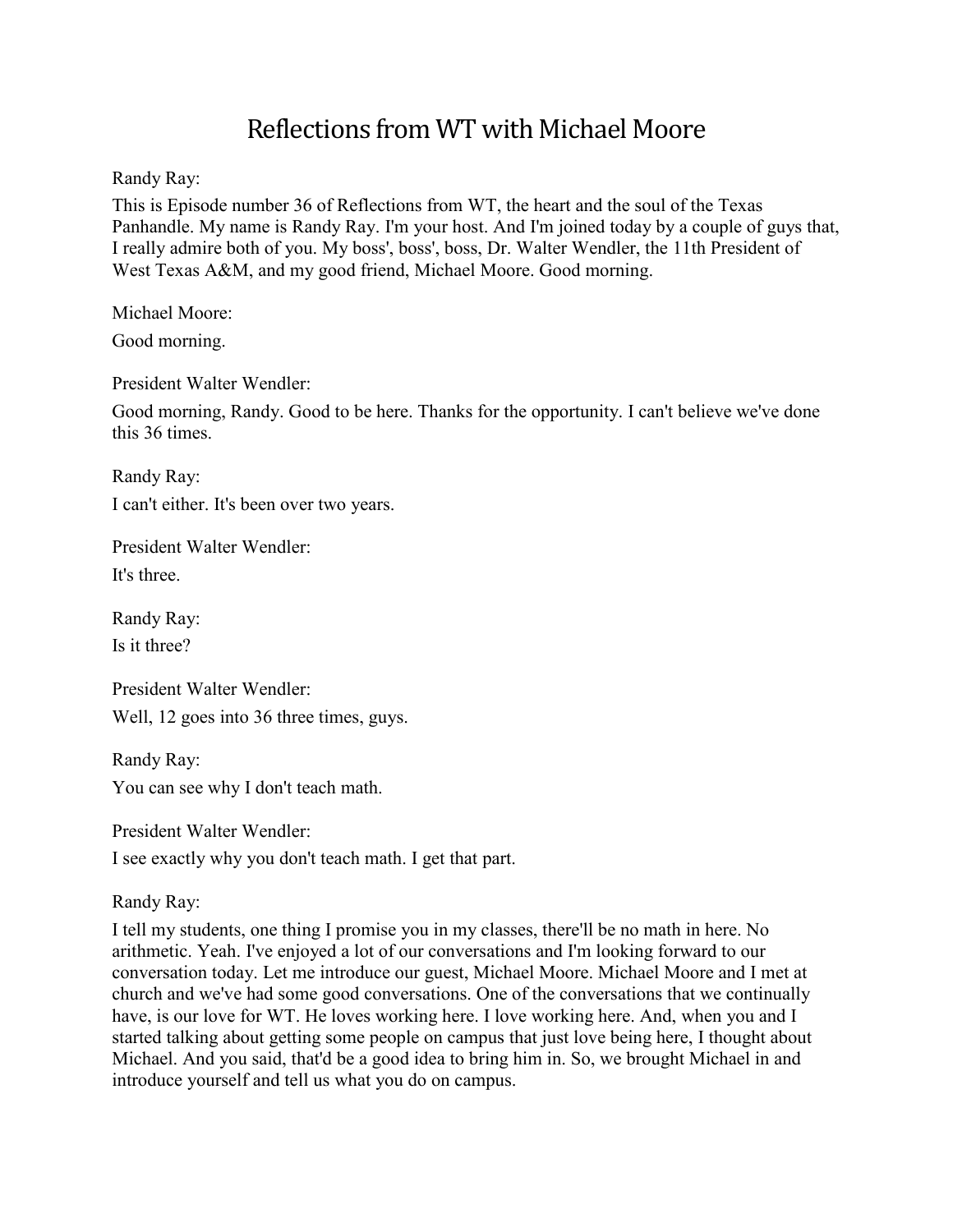My name is Michael Moore and I'm a Custodian for the SSC physical plant. I really enjoy my work and enjoy the being a part of the campus, and I'm just really happy to be here. I enjoy the people, most are. And then, it seems like every semester there's a new bunch of people coming in. And then, it's just, be here.

# Michael Moore:

Working here long enough to where you could see them come in as freshmen and leave as seniors, it feels, that I have a part in it. Because, I actually interact with a lot of people that come here, and stuff like that. And I get to know them. And then, after they're out of here, I still interact with them in public, sometimes. So it's really nice.

President Walter Wendler:

And what college? Where do you work? What building?

# Michael Moore:

Well, I work... They changed that up. So, I used to work at the engineering building, over a long time. But, I've worked in every building here, because I strip and wax floors and I've... Sometimes when people are short, we work everywhere. So, I've worked in your suite, actually, the President Suite, classroom. There's probably not a building on here that I haven't stripped and waxed the floors in.

President Walter Wendler:

Well, I always think of you associated with engineering, for some reason.

Randy Ray: Yeah, me, too.

President Walter Wendler: Because that's how I first knew you, and everything.

Randy Ray:

Yeah.

President Walter Wendler:

You know, I don't think we fully appreciate how the whole staff, from... Well, I'll say it this way, because Michael and I are sitting here. But, from the president to the custodial staff, how all of those people working together, serve students. And, when we recognize that, you called, talking about the love for the place.

Randy Ray: Love for the place. Yeah.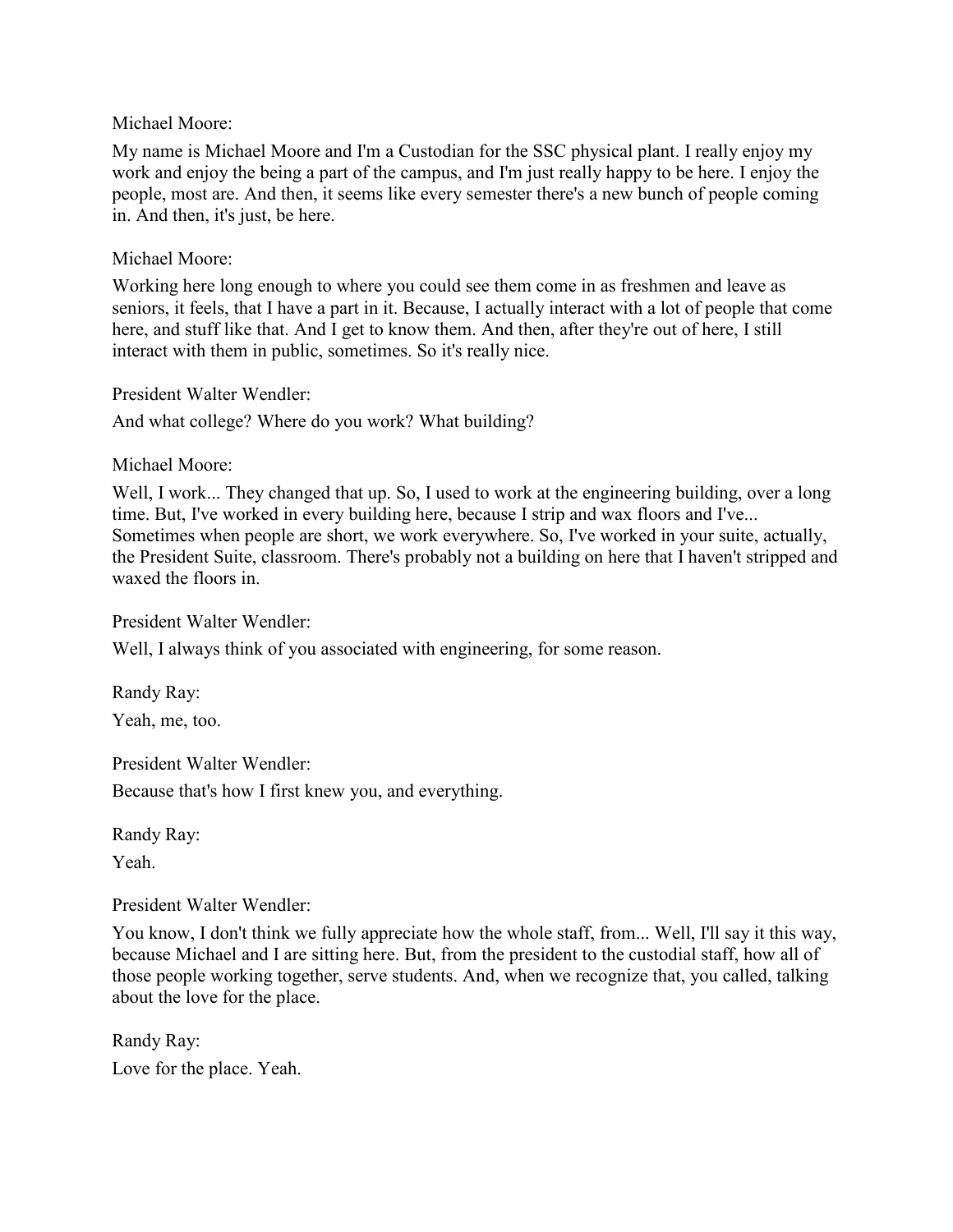President Walter Wendler:

Look it, Michael just said he watches students come in as freshman and leave as seniors. That's a powerful thing. And, we stratify, sometimes, too much. Well, they're in the executive suite. They don't care. Or, somebody will say, he's a custodian, he's not worried about this. Uh-Uh.

Randy Ray: It's a team effort.

President Walter Wendler: Yeah.

Randy Ray: I think. It's a team effort.

President Walter Wendler:

Yeah. Yeah, it is.

# Randy Ray:

And Michael, you said something that... You talked about interaction with students. Tell us about that a little bit. How often do you do that and what do you guys talk about?

# Michael Moore:

Well, it's just with anything, you want to be pleasant and so, whenever they come in... Because, I know how it was when I was in the military and you get to a place that you've never been, and you're without your family for the first time. So, I myself would want... I was nervous and already homesick when I got here. So, that's what I feel and that's how I think about every newcomer, in here.

# Michael Moore:

You want to make them feel as welcome as possible and to let them enjoy the stay. And, let them know that you are away from your physical family, but, you are joining a new WT family. With that, make them feel as welcome and as natural as possible. That way, they enjoy the stay and get their education and then go on their way.

# Michael Moore:

Because, whenever you get out of WT, it's going to be another step. Where, you're in another new world. Away from your physical family and the WT family. So, you're starting a new family with wherever you're at, working. Just want to get them used to that.

# Michael Moore:

My interactions are, with anywhere, I've seen them in the store. Anywhere. Like I said, you see a person out in public, and then you see them at church. Then, you turn around and then you see them. 'Oh, I didn't know you worked here. I didn't know you went to school. I didn't know you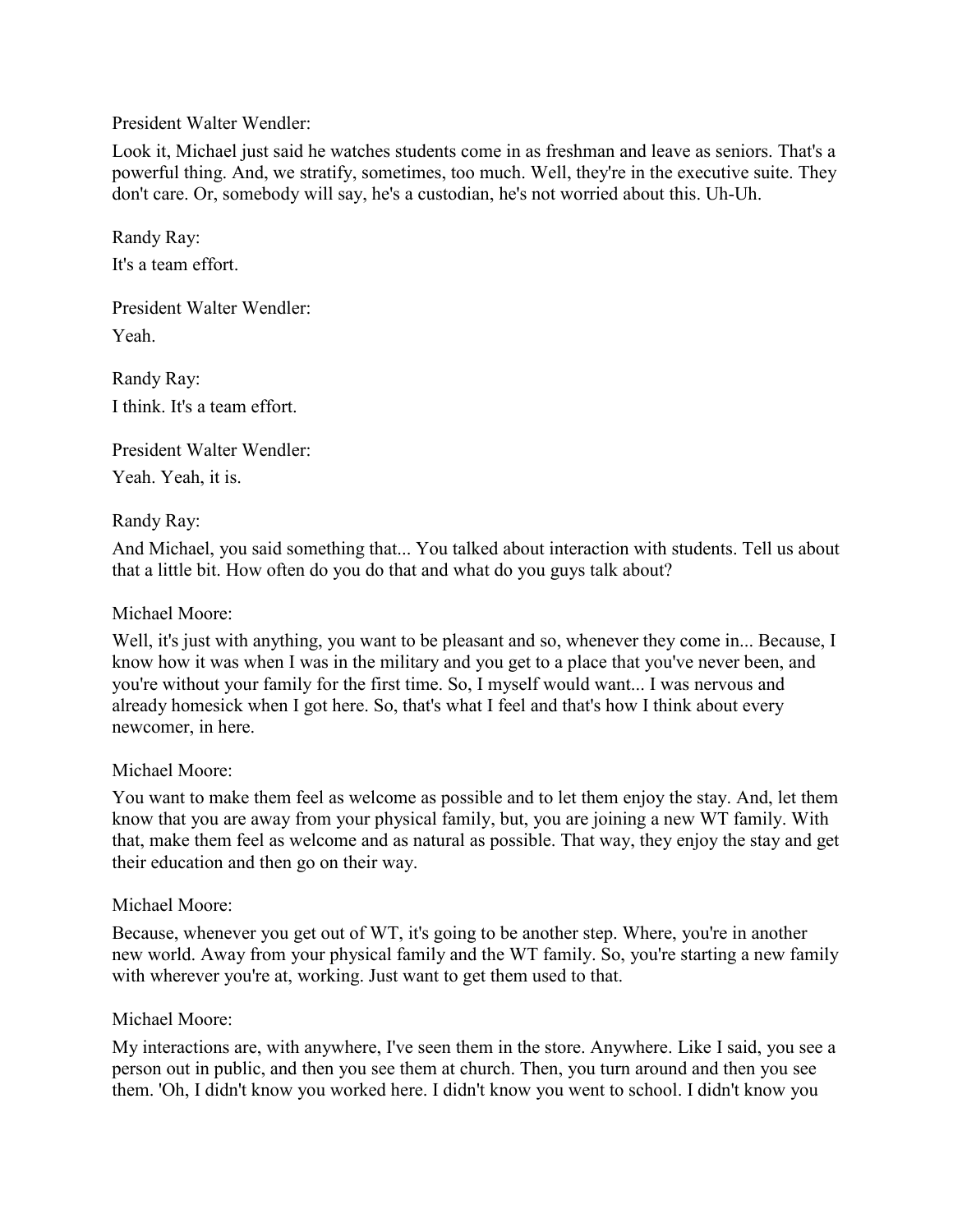were a student here'. And, it's just interactions. I could not even count how many times I interact with students or faculty or...

Randy Ray:

Well, one thing you mentioned, Michael, and I want you both to talk about this, is the WT family. We say that a lot, and I've been other universities across the nation. They don't have the family-like atmosphere, that we do.

Michael Moore:

Oh, no.

Randy Ray: And so, would you both speak to that a little bit? What?

President Walter Wendler:

Oh, look, Michael, you go ahead and go first and then I'll say a word, too.

# Michael Moore:

You look at just how in the last 10 years... I'll just go 10 years. How much and how fast that the campus has grown and everything that comes with it. It's like I said, the whole town of Canyon, actually, WT include, because it's most of the population. Well, not most of it, but a lot of it is here. You can tell whenever there're holidays or there're summer breaks, or something like that, because everybody's gone and...

Randy Ray: It changes the feel of city.

# Michael Moore:

Yeah. You do get...I miss these people. I hope they do come back because sometimes they don't come back. But, when spring comes and then semester starts, and then you see these people again. It's like, Oh man. You almost want to hug them. I missed you. Where have you been? But, as far as familywise goes, you really get attached to people.

# Michael Moore:

I don't know. I've been to a couple of places and a lot of places have no interest or care about you, as you come and go. But, it's not like that here at WT. You actually, generally, care about the person and want to get to know them. You can tell, by just going into JBK, or library, or activity center, and see how different people, from everywhere, coming together. And that's why I say, it's a family atmosphere.

# Randy Ray:

Yeah. Dr. Wendler, is a different feel here, than other universities, that you have worked at and have led?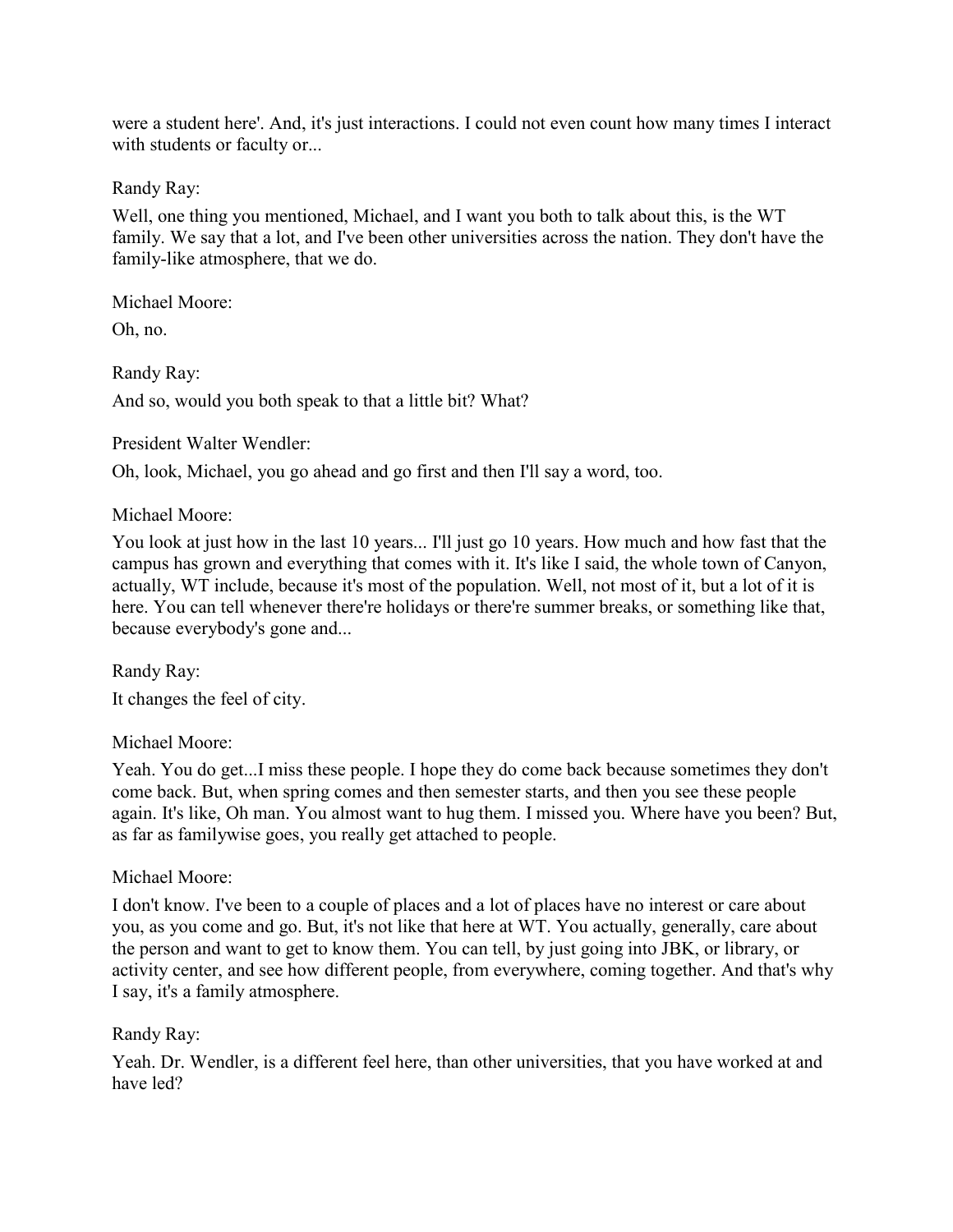# President Walter Wendler:

Yeah, yeah. I think there is. And I think part of it is the size. We're a little bit smaller. Part of it, is the nature of the Texas Panhandle. People, had to come together against the weather. Trying to scratch out a living out of this soil, up here, that's very unforgiving. And there's so much agriculture. Not enough water. The wind never stops blowing, and so on, and so forth. you know, and so on and so forth.

Randy Ray:

Yeah.

President Walter Wendler:

And I think it draws people together. And I think it's powerful. And, I think it's one of the reasons I'm so committed to trying to, in a sense, preserve the best parts of that culture. It's not perfect. Don't get me wrong. It's not perfect, but, it does bring people together. As a matter of fact, I see it when I walk up and down on Sundays. I walk pretty much every day. I try to walk about three miles, and I'll walk past Michael's house and they're out there... He's laughing, because he knows. They're out there cooking.

Randy Ray: He's out grilling.

President Walter Wendler: He's grilling on Sunday afternoon.

Randy Ray: Does he invite you over for something to eat?

President Walter Wendler: Every time. And here's my problem...

Michael Moore:

You an open an invitation.

President Walter Wendler:

Yeah. Every time, he always asks me to come. Sometimes, I'll see what he's picking out at the grocery store. I stop, stop, on the way home from church, to get something myself. Mary and I, and I'll see him in there and he's getting the ribs, or whatever they're going to cook that afternoon. Anyway, bottom line is, I never stopped because I'm always trying to keep my heart rate up. I'm walking, not just to get out and walk, but I'm trying to exercise. So, I never stop. We wave and we shout each other. During the one... I forget which Super Bowl there was. It wasn't this last one, but, it was maybe, the one before. Whatever the teams were, I was on one side of the fence and those guys were all on the other.

President Walter Wendler: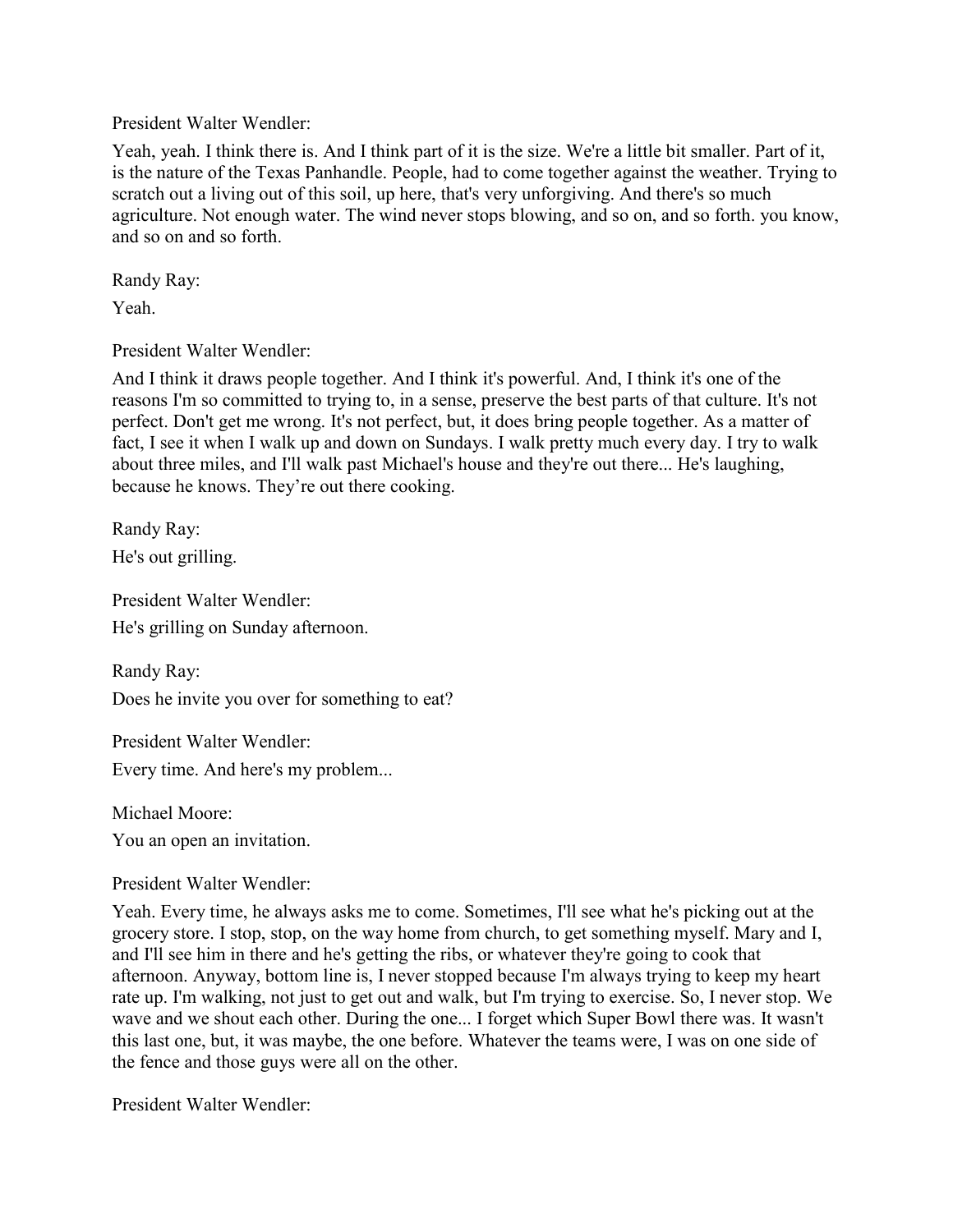But anyway, there's a, certain sort of, unity about the place. And again, if anybody's listening and think, "Oh, well it must be perfect there". It's not perfect. But, it is a place that works hard at trying to be accommodating and open to each other, and be part of something that's larger than themselves. And, I'll tell you what, to the extent we do that this university gets better, and better, and better.

Randy Ray: Michael, were you raised in Tulia?

Michael Moore: No, Happy. Happy.

Randy Ray:

Happy.

Michael Moore: Down, without a frown.

Randy Ray: So, you grew up knowing about WT.

Michael Moore:

Oh, yeah. Oh, yeah. For a long time, yeah. I've had brothers, sister... My sister didn't go here but our brothers went here. There were so many events. We'd come and actually watch basketball in the box. So I mean, it's been a while. First time, I went and saw that WT Stadium, out there. I thought that was the most amazing thing because it was the biggest football field I'd ever seen. Yeah, I grew up around here a long time.

Randy Ray:

Yeah. Is it different working here than it was? No one... I mean, is it what you thought it would be like?

President Walter Wendler:

No. No, actually, it's not. Because I'll tell you, work is work. And that's what you expect. To come here to see it work. But, it's more like, I don't know, like a school level. You go, and you see a lot of people you know, and friends, and everything, but, you work and get the job done. But, I mean, it's not like work. It's a job, but it's not like work. Because, when you think of work, you are constantly working. But, I mean we're constantly working. Don't get me wrong.

President Walter Wendler:

Oh, you're working. Cause your boss or somebody's listening. You guys work hard. You're always bent over doing the job. There's no question about it.

Michael Moore: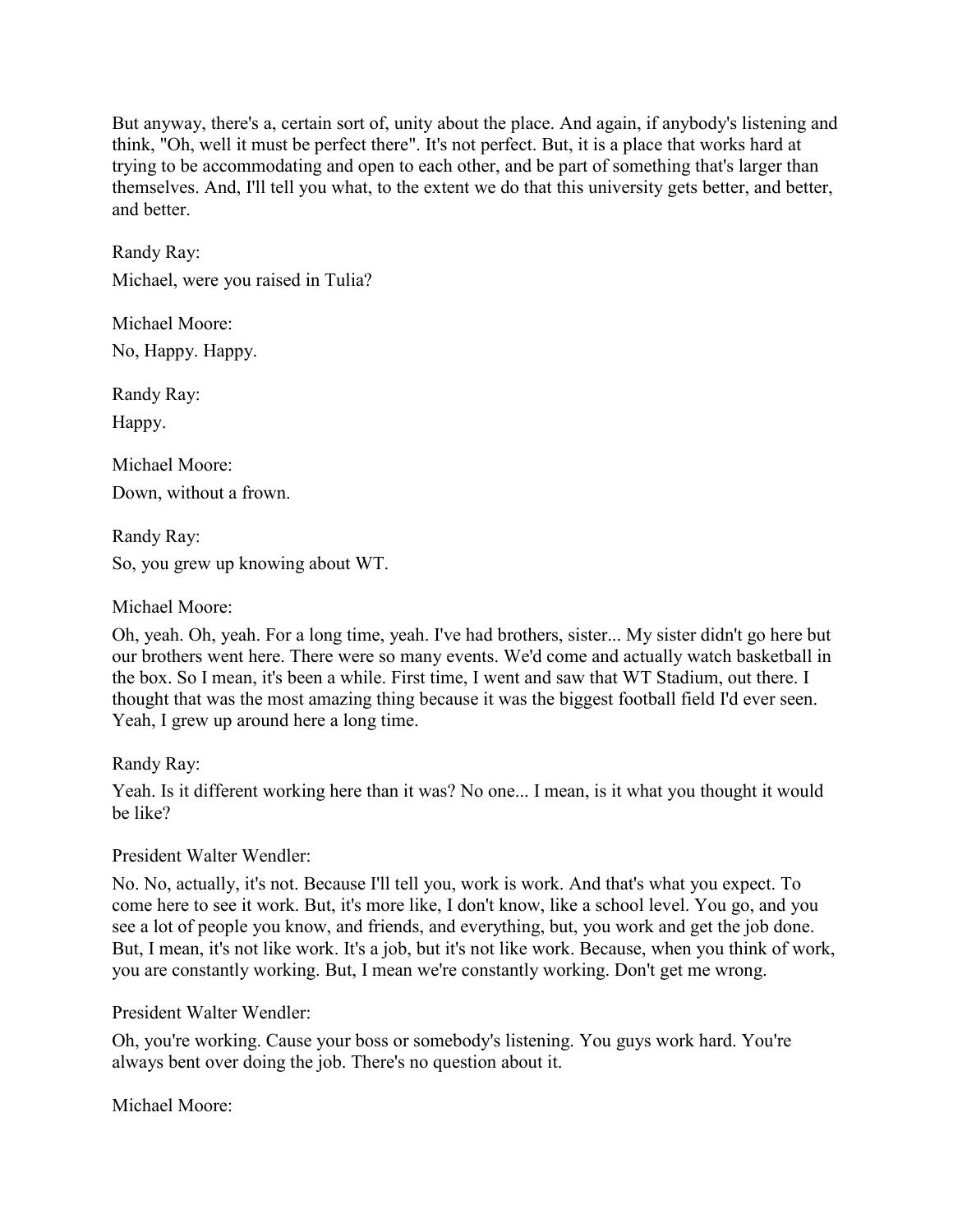But it's less, it goes back to that family feel. It's like, you are... You see a lot of people that you know and you like, and it's just...

Randy Ray:

Yeah. If, you enjoy your job... What's that old saying?

Michael Moore:

If you enjoy your job, you never have to work a day in your life.

Randy Ray: Yeah.

President Walter Wendler: That's it. That's exactly right.

Randy Ray:

Yeah.

President Walter Wendler:

Hey, let me ask something. I've always wondered this. And, I should stop, and not worry about my heart rate being up. But, stop and talk, sometimes. Then, there's 12, 14, people sitting around that grill, out there, fiddling... Are they family members? Are they work partners? What are they?

Michael Moore:

No, they are all brothers and sisters, and sons and daughters, or, brothers and sisters. A gentleman passed by one time and asked, "How do you all hang out and always so happy and everything? You know, because if my family got together, we would be arguing and fighting". It's just like, it just goes back to my mom, which my mom. She worked at cafeteria for 28, 29 years?

Randy Ray: There, in Happy?

Michael Moore: No. Here at WT.

Randy Ray: Oh, yeah.

President Walter Wendler: Really? So, you're a second-generation WT employee.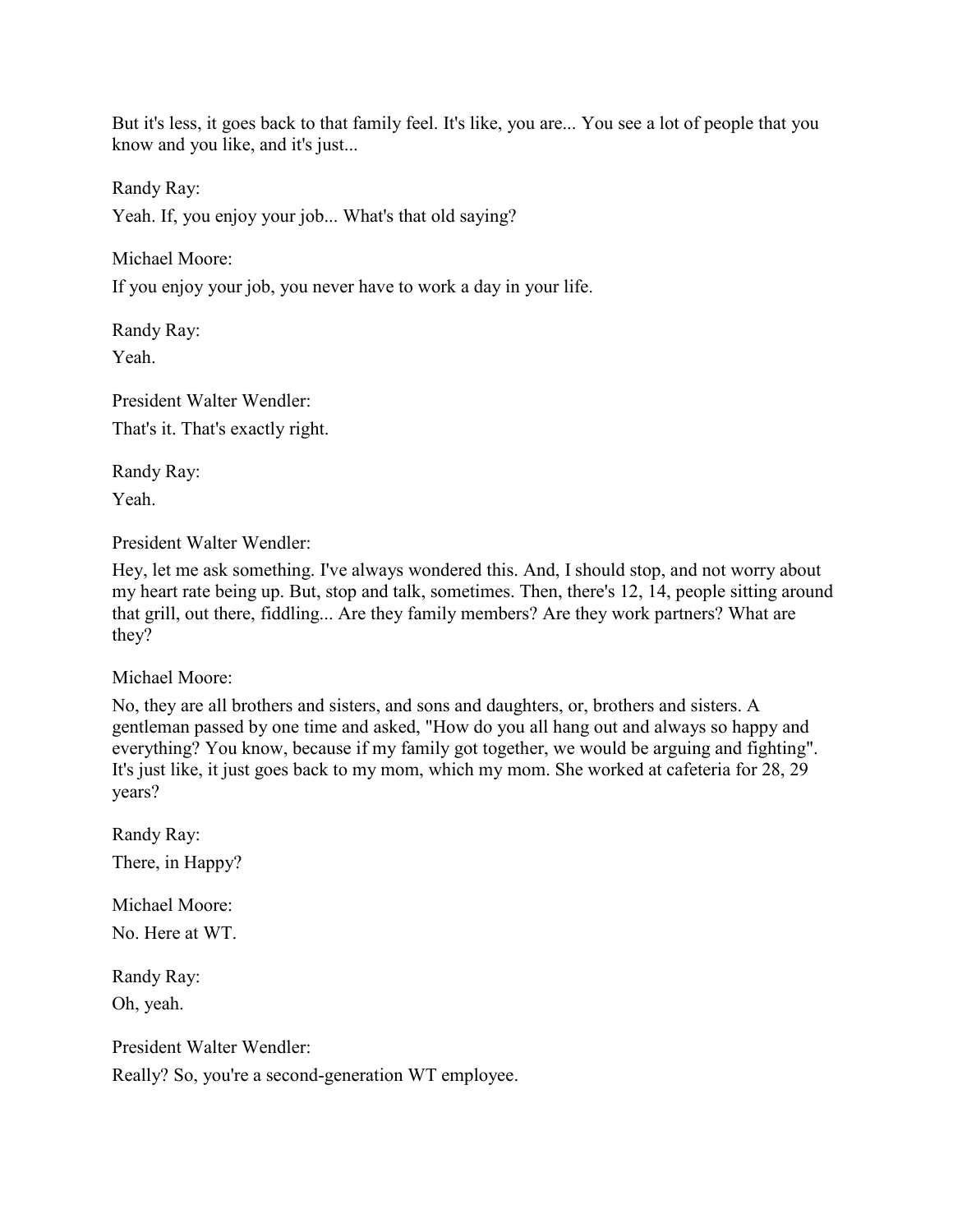Michael Moore: Well, yeah.

President Walter Wendler: Your mom was first and now you.

Michael Moore: Well, my mom and my sister and my brother. Yes. Yeah, I'm second generation.

Randy Ray: They have a long line of people that have worked at WT.

Michael Moore: Oh yeah.

President Walter Wendler:

That's, and by the way, you probably know this. But, Pat Hickman, from around here, his parents both worked on campus.

Randy Ray: I didn't know that.

President Walter Wendler:

Yeah. Yeah, both his parents. His father ran the steam plant and his mother took care of some kind of inventory stuff.

Randy Ray: Huh.

President Walter Wendler:

So, they worked on campus and Pat went here for a while, but, he... Anyway, the bottom line is, they were rooted into the community through the campus, also.

Randy Ray: Yeah.

Michael Moore: But, back to your, I don't mean to interrupt you. Sorry.

President Walter Wendler: No, no, no, no, no.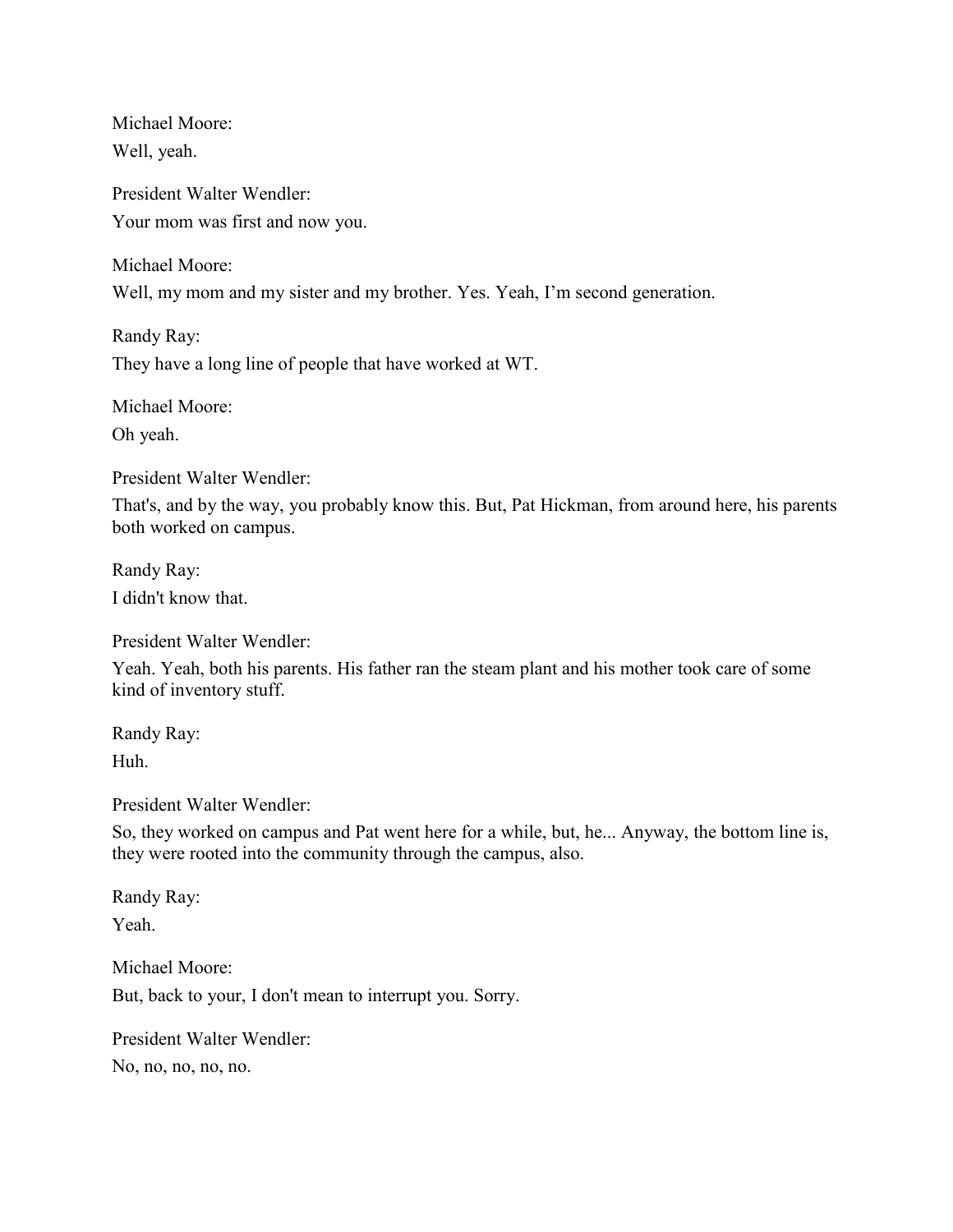But, back to the question. My mom didn't raise us to argue and fight like that. It was, enjoy the time that you have together, because you never know whenever that time is cut short. And, so it's, yeah, we have disagreements, but as far as arguing and fighting, I guess it's how my sister puts it. Because, she is the second mother, because she's our only sister. But, if you get upset and you can't deal with it, go home and come back tomorrow, because, it's not that big of a problem. But I mean, we enjoy our time together. So, I mean, that's why I say, anytime y'all feel like you want to stop by, stop by.

# President Walter Wendler:

Next time I come when you're all out there, I am going to stop. I've been, I keep saying, I need to stop. I don't think to myself, I need to stop. But, I'm always thinking about my heart rate. All the time. You know? And I try to walk at a certain speed and so on, and so forth.

Michael Moore:

Well, you can walk around our house. I mean, you can stop by...

Randy Ray: Around that grill.

President Walter Wendler:

You can walk around the grill. Walk around the grill. And it is... One thing they do have a family unity on, is the football team. I can't even remember which one it was.

# Michael Moore:

Well, that's different. Because, I like... I am a diehard, Detroit Lion fan. But, my brothers are Cowboy fans and I have another brother, that's a Raider fan, and then...

President Walter Wendler:

Oh, that's sad.

Michael Moore:

Yeah. Yeah. I thought you were going to say, it's sad that... Man. Really, I'm not a cowboy fan, but you know. You love to hate the Cowboys or you love the Cowboys and, it's just like, I don't see what went with their season this year. And, it's just like, I thought they really had a chance, but...

President Walter Wendler:

So did, so did Mr. Johnson.

Randy Ray:

Yeah. So, Dr. Wendler, we talked a lot today about family. Let's talk about the half-off tuition and fee waiver program. That WT's recently started.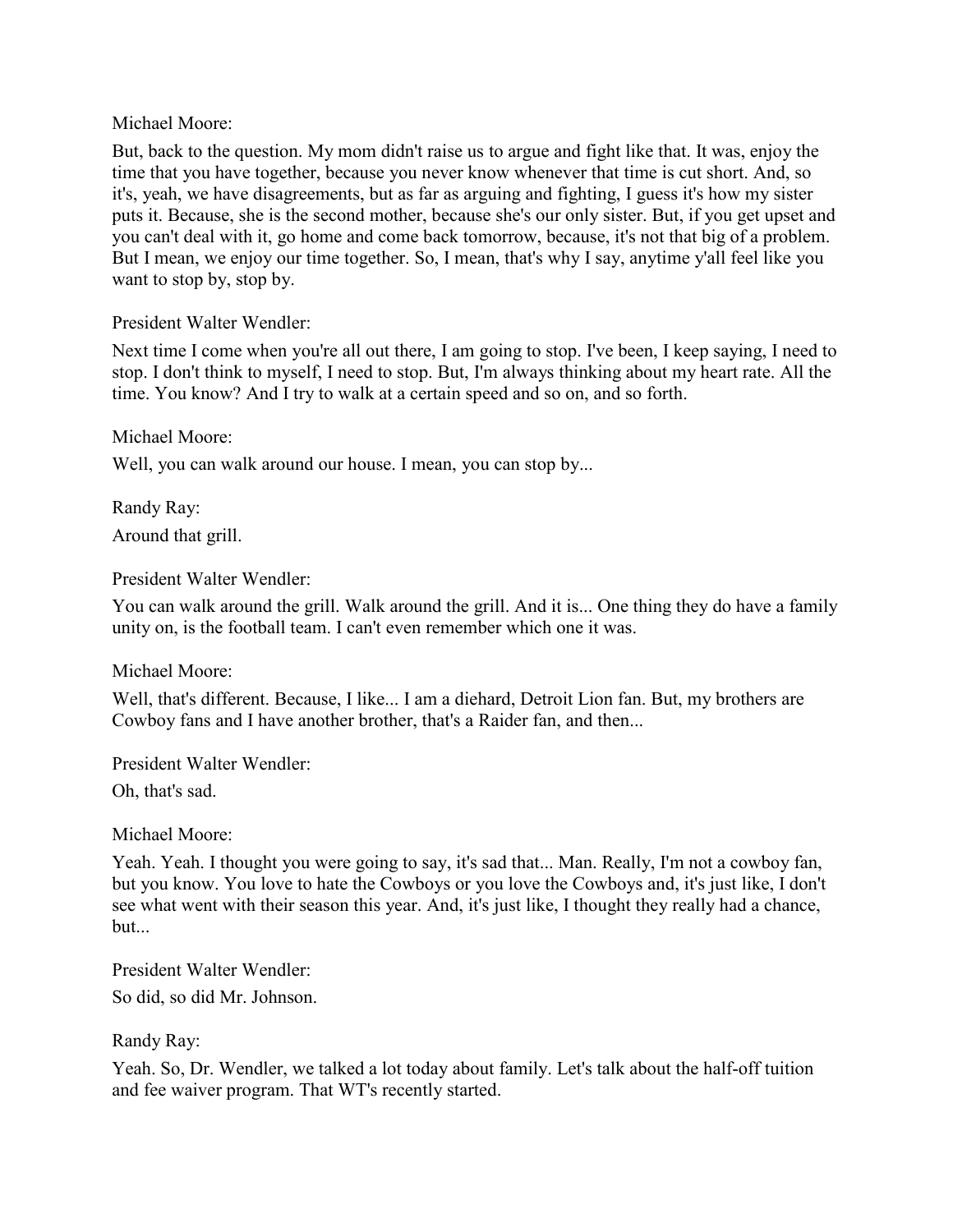## President Walter Wendler:

Okay. That is for WT employees. And this doesn't include SSC employees. Although, I want to caution saying this on the air, but, I want to talk to SSC about seeing if we can work a similar kind of deal. But, it allows employees of the University, at any level, to get half-off of the tuition and fees. Whatever they are. So, it's not a fixed amount.

# President Walter Wendler:

Because, the tuition and fees, unfortunately, in every college are different. Because, we have lab fees, over here in Sybil B. Harrington. There's some of the areas of study have lab fees. Almost all of them do, in different ways. So, it's all different. But for us, it's real simple. Half-off. Whatever it is, you get half-off.

#### President Walter Wendler:

So, I told the faculty member, we were talking about this. If you're a faculty member here, and your child wants to attend here, and they live at home, it costs \$80,000 with no help or assistance. \$20,000 a year, four years, to get a bachelor's degree here. Well, if you live at home, the costs split out 50-50. Half of the costs are room and board and half of tuition and fees. So, the 80 goes to 40, if you live at home. Then, if you are an employee here, the 40 gets cut to 20. Which, is starting to be a very good deal. You can't buy a Mustang for \$20,000. It's a good deal. It's a very, very good deal. And, If you get any scholarships or anything on top of that, you can go to school for nothing here.

#### President Walter Wendler:

And, we want our employees, because as they are, this sounds sometimes hokey, if that's a word? But, it does sound a little that way. But, we would like our employees to feel that they're part of the family here and feel like WT offers at every level, offers a good, good experience.

# President Walter Wendler:

So, that's a new program we're starting. It starts, technically after the may graduation. It'll be an in place. And then, we had to answer a lot of questions. It took a long time to do this. But, we wanted an employee educational benefit.

# President Walter Wendler:

I told somebody this story and it's true. I was trying to recruit. When I was the Dean of The College Of Architecture, at Texas A&M, I was trying to recruit a faculty member from Notre Dame. And, I was pitching him and he said, "Walter, ain't going to work". He said, "Got three kids, getting ready to graduate high school". One after the other, essentially. And they're all going to go to college. And, he said, "They're all going to Notre Dame. And, at Notre Dame, as a faculty member, they all go for free".

Randy Ray:

Oh, wow.

President Walter Wendler: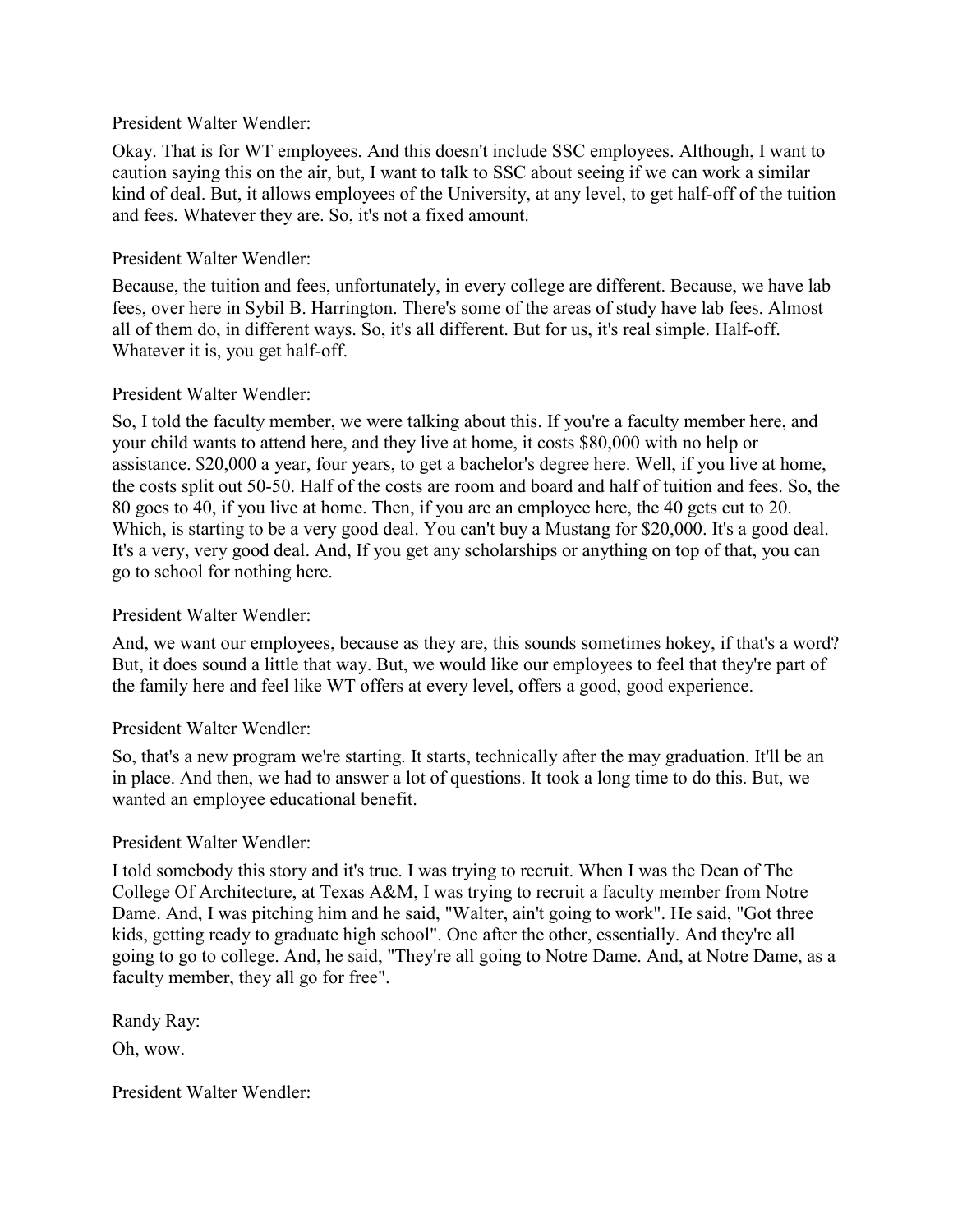He said, "How can you? You can't beat that".

Randy Ray:

No.

President Walter Wendler:

You can't beat it. I mean, it's a great university. The architecture program, may not been quite as good as A&M, but, it was pretty good. And they're going to be there. It was a good, good deal. So, that's what we're doing with the half-off for tuition and fees.

Randy Ray:

That's a good deal, still.

President Walter Wendler:

It is. And, I think it's a very nice way to say to the faculty and staff, we appreciate you. And quite frankly, I really wish it did extend SSC and to Aramark. And, I'd like to find a way to try to do that, so that everybody associated with WT has that opportunity.

Randy Ray:

One of the things we've talked a lot today about is, work and work ethic. Dr. Wendler, what is your biggest project you're working on right now?

President Walter Wendler:

Well, I would say there's a couple. The one, that I would say, that's in some ways, easiest to put my finger on, is our a fundraising campaign. Now...

Randy Ray: Yeah.

President Walter Wendler:

Todd Rasberry is the chief of that, to be sure. But, I help him as much as I can. And he doesn't need a lot of help. He's really energized by it, and so on. We've got a bunch of announcements coming up here in the next month or so. Big, big gifts. We will cross a \$100,000,000. We started with the 80 million, in contributions, about four months ago. Five months now, I guess. But, we will be at a 100 million, here, very soon. We have some things that have to be approved by the region's namings, and that sort of thing.

Randy Ray: Yeah.

Michael Moore:

But, we're very, very, pleased. So, I think the fundraising is very important. And also, that's a big project that you can your finger on easily.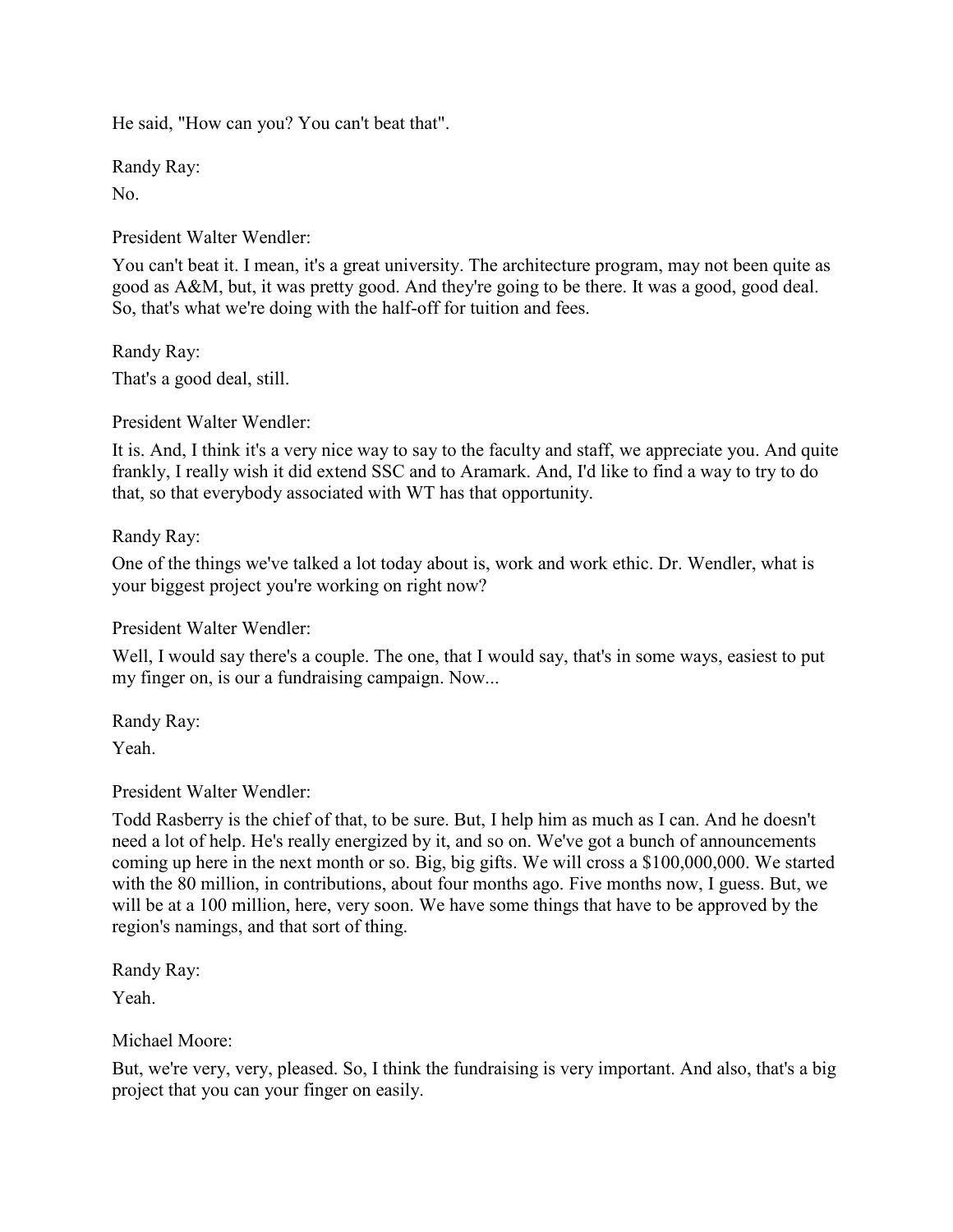Another project, that is on the plate for me, every day, is to really work to try to keep the very best of the Panhandle values to the forefront. We're talking about family, we're talking about hard work. We're talking about loyalty, trust, all these kinds of things. And by and large, is in the nature of the people of the Panhandle and I want those to be in the nature of our University. Without apology. That these Panhandle values become very important. Of course, we want good scholars, and academic excellence, and everything else, but, I really want to see those Panhandled values shine through all of that.

Randy Ray:

Well, I think you're doing a fantastic job doing that. And I mean that.

Michael Moore:

Yes, you are.

President Walter Wendler: That's, a far too kind.

Randy Ray:

We are all behind you. All right, Michael, here's the deal. Every podcast, I threw a curve ball. You ready?

Michael Moore: Okay. I'm ready.

Randy Ray:

Here's our curve ball for this episode. I'd like you both to think about just, for a second, and tell me what is the worst fashion trend you've ever adopted? You know what I'm talking about?

Michael Moore: Oh, fashion trend. I'm going to let Michael go first, but...

Randy Ray:

Well, I'll let you guys... I'll give you a minute to think about it, and I'll tell you mine. Back in the eighties, there was a thing called parachute pants. Does anyone remember parachute pants? Yeah. They were in style for about 10 minutes. I think. So. I had, I had a pair of them and I...

President Walter Wendler:

Thank God, that only lasted 10 minutes.

# Randy Ray:

I still have them somewhere up in the attic, I think. I can't fit into them anymore. So, what's the worst fashion trend you guys have ever had to deal with?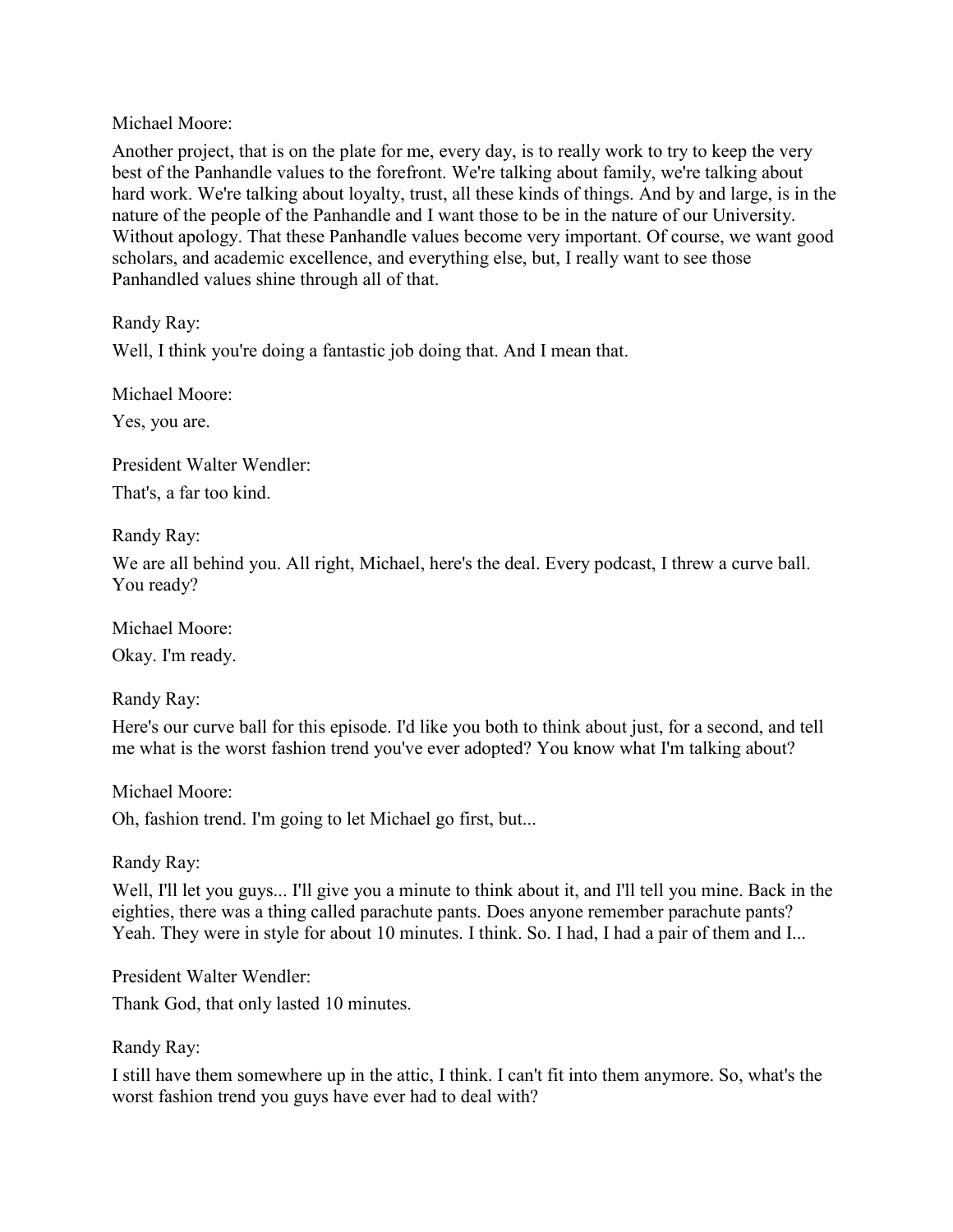Okay. So, on the worst fashion trend... It was a good generation, but back in school we had where you could dress up. I think it was, the seventies, or what. However, and my brothers are quite a deal older than I am. So, they had the platforms shoes, they had the checkered pants, they had... Believe it or not, I'm bald now, but I mean, I used to have a lot of hair. So, I poofed it out to an Afro. With the platform shoes, and the checkered pants, and stuff like that. And, I had two friends at my house as well, and we all dressed up like that. Went to school like that. And it was... I couldn't do that every day. It was too much, because, I couldn't. Walking in platforms shoes is like walking in high heels. And, I don't, can't do neither one of those.

# Randy Ray:

Do you have, do you have a picture?

# Randy Ray:

There are, but y'all probably will never see it. But, it was, that was good. Like I said, it's probably a good era, but it was just not for me. That was, I think the worst trend that I ever...

# Randy Ray:

Dr. Wendler, what about you? What's your worst fashion trend?

# President Walter Wendler:

Similar. In 1973, Mary and I got married. And, we were very, I don't want to say cheap. But, we didn't want people that spent a lot of money and we didn't want to spend a lot of money on the wedding. And came from working class families. I mean, we were... Everybody worked for a living and, so on, and so forth. So, for our wedding, I said to all of the best... The groomsmen.

# President Walter Wendler:

I said, "Look, we're not going to go rent tuxedos and all that. You buy a sports coat, and a pair of pants, and a shirt, and a tie. And just come with that and then you can use it". See? I thought this was very smart and I do have a picture of this.

# President Walter Wendler:

And, I am telling you, this was at the time when, first of all, the lapels. You could almost take it. They would go to your shoulders. Right? They were that wide. And checkered pants. I had to laugh, when you started talking about it. Checkered pants, and patterns, on these double-knit jackets, and big wide ties... I am telling you, this was a cacophony of fashion. I mean, it was just like loud noise. And they're in our wedding pictures and I look at them and I just laugh, because, we had all. Everybody did.

# President Walter Wendler:

I even bought a suit to get married in that I wore for five years after that. I mean, it was my suit. It was nearly white. It was a very light beige suit and everything. And, I had a brown shirt and a white tie. But, but my brother and my friends were in these, oh man, they were wild outfits. All different colors, no two, anything. Anything looking like it.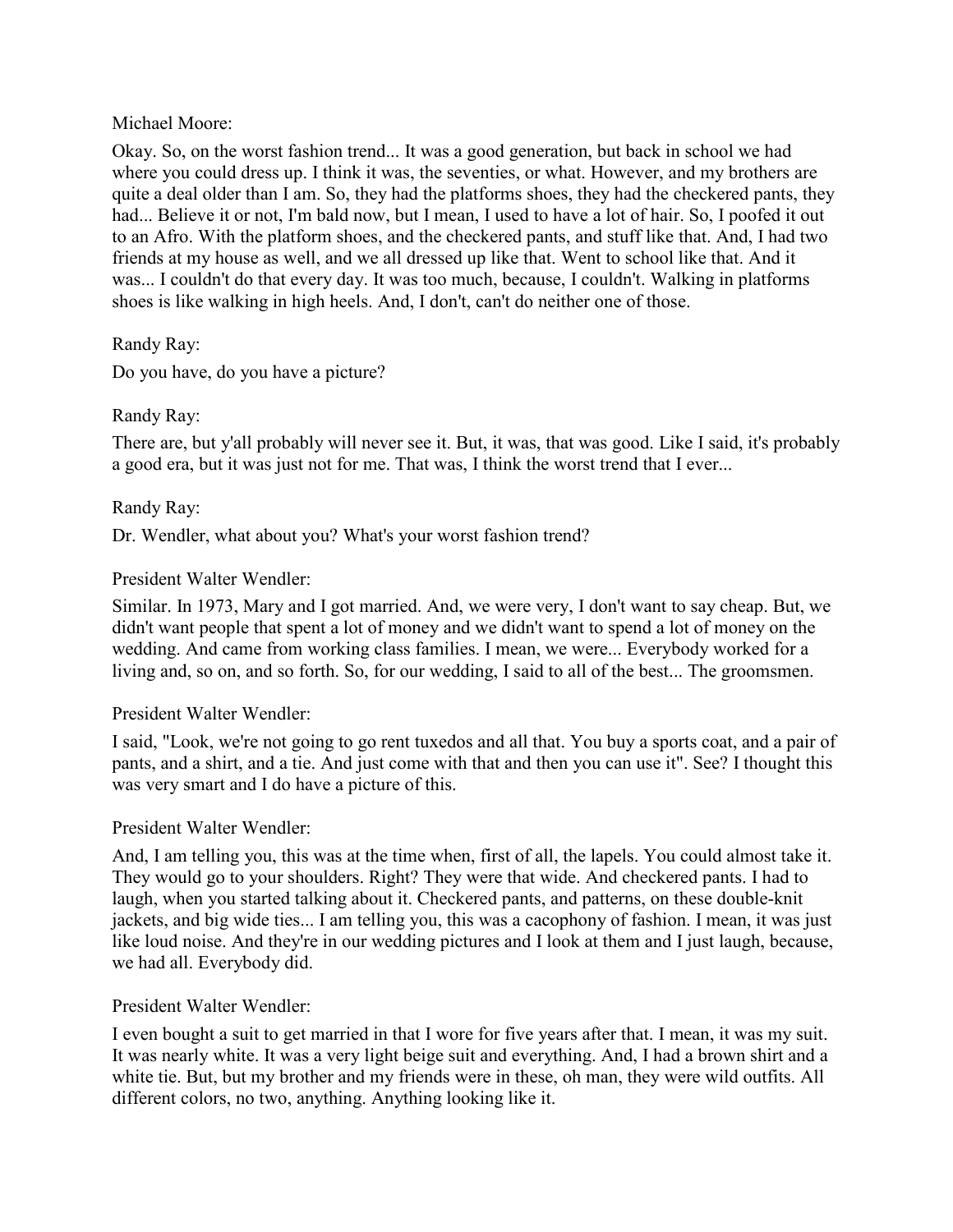Randy Ray: Was 72, Did you say?

President Walter Wendler: 73.

Randy Ray: 73. Yeah.

President Walter Wendler: If I said 73... I meant, 72. I meant 73. June 16th, '73. So, we're coming up our 50th anniversary.

Michael Moore: Oh wow. Good job.

Randy Ray: Congratulations.

President Walter Wendler: I'm proud of.

Michael Moore:

And that's 50th anniversary for you, is 50th anniversary for the radio station too, right?

Randy Ray:

Yes. I'm glad you brought that up this year, at homecoming, we were going to have a big celebration for KWTS, the campus radio station. So, more news about that coming. We're in the planning stages, right now. So...

President Walter Wendler: Well, you bet. He let the cat out of the bag.

Randy Ray: He knows...

President Walter Wendler: I didn't even know it.

Michael Moore: I am sorry.

President Walter Wendler: